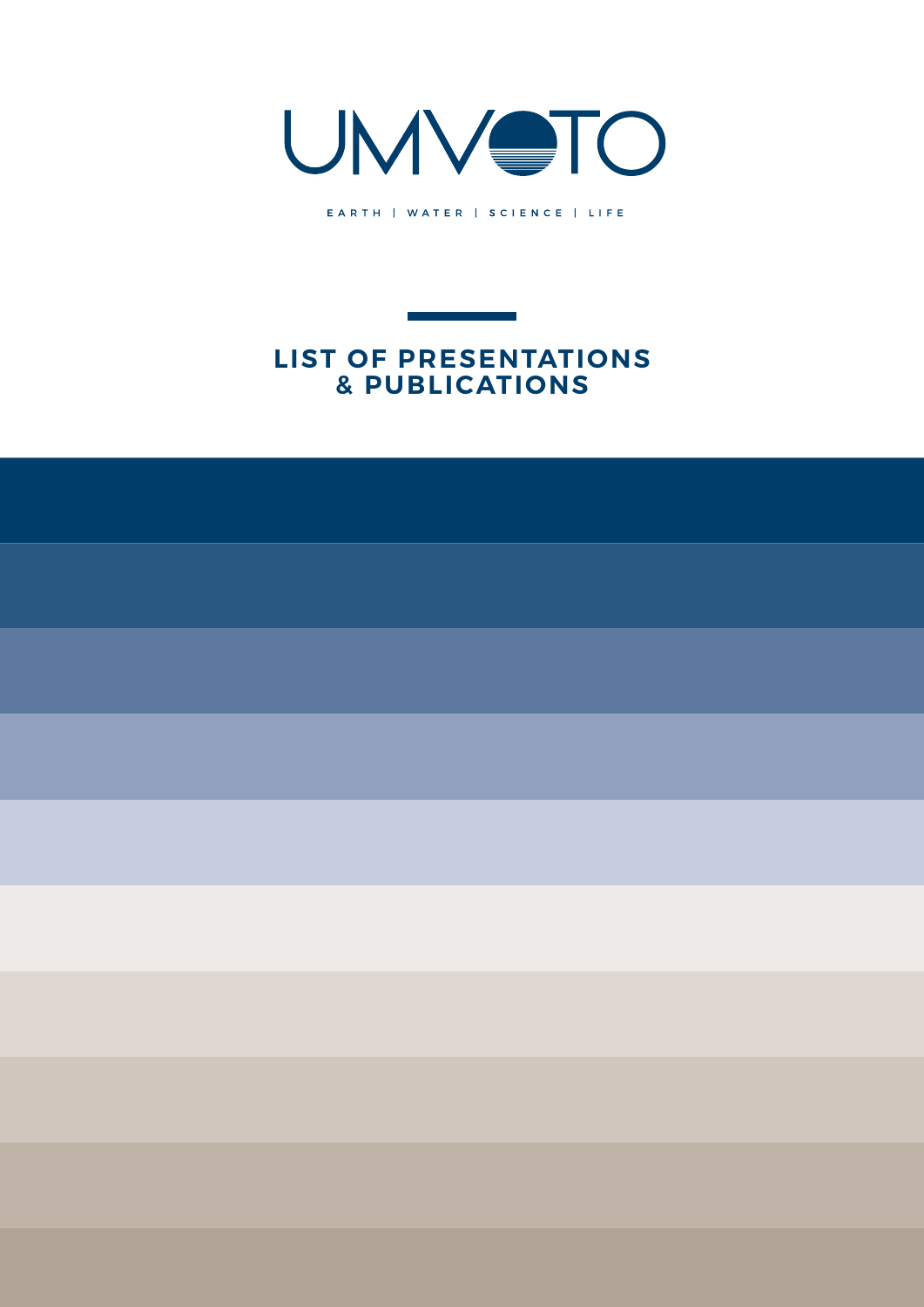**Umvoto's staff have had the pleasure of attending several local and international conferences. These conferences have extended our perspective on groundwater research and at times, provided an important global context to the projects the team works on.**

### **2020**

United Nations Science-Policy-Business Forum Second Global Session (UNEP) Drilling and Testing Workshop: Setting the Standard. IAH-SA Integrated Urban Water Management (UCT Future Water) Geoethics and Groundwater Management International Congress (IAH/IAPG/ISEP) 1<sup>st</sup> Habitable Planet "Perspectives on Global Change" Conference

## **2019**

MAR Workshop, IAH-SA 10TH Biennial International Symposium on Managed Aquifer Recharge (ISMAR) 2nd SADC-GMI Groundwater Conference (SADC-GMI) 16th GWD Groundwater Conference United Nations Science-Policy-Business Forum Second Global Session (UNEP) Fourth Session of the United Nations Environment Assembly (UNEP) Royal Geographical Society Annual International Conference European Geosciences Union General Assembly 2019 Prosopis Working Group Meeting Inaugural annual meeting of the WWQA, Ispra Italy (UNEP)

# **2018**

Geocongress 2018 (GSSA) Groundwater and Drought Symposium (GSSA-Groundwater Division) World Water Quality Assessment Inception Workshop (UNEP-GEMS/Water-WMO) Institute of Municipal Engineering of Southern Africa Conference 2018 GISSA Western Cape Members event OpenIX 2018, Innovation Hub

# **2017**

15th Groundwater Division Conference (GSSA-Groundwater Division) European Geosciences Union, General Assembly IAH Congress Dubrovnik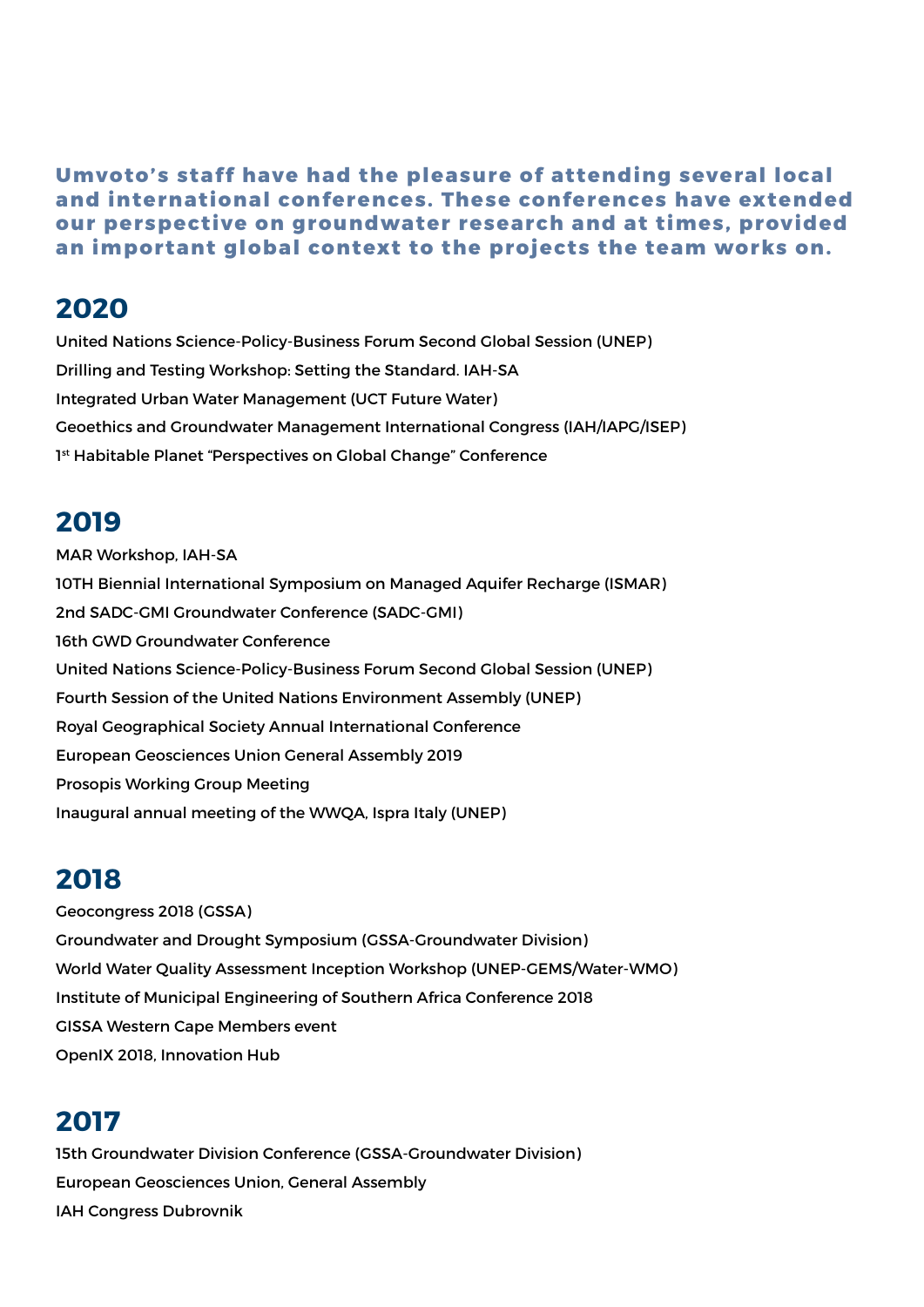## **Papers presented**

Andersen, M., Aureli, A., Blake, D., Boving, T., Chambel, A., Delaire, C., Dottridge, J., Duerr, H., Hartog, N., Jawitz, J., Kebede Gurmessa, S., Klingbeil, R., Kreamer, D., Kukuric, N., Lapworth, D., Liu, J., Lytton, L., Misstear, B., Ouedraogo, I., Podgorski, J., Poulin, C., Qadir, M., Riemann, K., Ruz Vargas, C., Scrinzi, L., Simmons, C., Smedley, P., Villholth, K. and Wagner, F. (2020). Groundwater quality within the World Water Quality Assessment and its relevance for the SADC Region. 3rd Southern African Development Community-Groundwater Management Institute Groundwater Conference, Johannesburg (online), South Africa, November 2020.

Atkins, F., Flügel T., Hugman, R and Anderson, P. (2019). A water budget analysis of conjunctive surface and sub-surface waters: An urban metabolism approach to drought response in Cape Town, South Africa. European Geosciences Union General Assembly 2019, Vienna, Austria. 1 – 12 April 2019.

Blake, D. (2017). Western Cape water puzzles. Constantia Valley Garden Club Monthly Meeting, Cape Town, South Africa, August 2017.

Blake, D. (2018). Groundwater, and the hydrogeology of the Rondebosch Common. Friends of the Rondebosch Common Members' Meeting, Cape Town, South Africa, October 2018.

Blake, D. (2018). Steenbras geology and hydrogeology. Kogelberg Biosphere Reserve Company Meeting, Kleinmond, South Africa, October 2018.

Blake, D. (2019). Groundwater development of the Table Mountain Group Aquifers as part of the City of Cape Town's New Water Programme. Botanical Society of South Africa Kogelberg Branch Meeting, Betty's Bay, South Africa, March 2019.

Blake, D. (2019). Groundwater in the southwestern Cape – hydrogeology and development of various primary sand, secondary fractured and basement aquifers within the region. University of the Third Age (U3A) Cape Town Natural Science Group Meeting, Tokai Estate, South Africa, May 2019.

Blake, D. (2020). Hydrogeology of the greater Hermanus region. Presentation to Whale Coast Conservation Public Meeting, Hermanus, South Africa, February 2020.

Blake, D. and Hartnady, C. J. H. (2019). Proposed seismo-geodetic monitoring network for the Steenbras Wellfield (City of Cape Town). Council for Geoscience 1969 and 1809 Earthquake Anniversary Commemoration as Disaster Risk Reduction Contribution, Cape Town, South Africa, December 2019.

Blake, D., Hartnady, C. J. H., Hay, E. R. and Holmes, J. C. (2017). Groundwater irrigation of Kalk Bay-St James Public Green Spaces. Kalk Bay and St James Residents' and Ratepayers' Association Annual General Meeting, Cape Town, South Africa, May 2017.

Blake, D., Hartnady, C. J. H., Hay, E. R. and Riemann, K. (2020). Geoethics of bulk groundwater abstraction in an ecologically sensitive area – Steenbras Wellfield (Cape Town). Geoethics & Groundwater Management International Congress, Porto (online), Portugal, May 2020.

Blake, D., Kremer, H., Hay, R., Christ, K., McGibbon, D. and Towers, L. (2019). Cape Town's major aquifer Systems as a use case study for the Global Water Quality Assessment. 2nd Southern African Development Community-Groundwater Management Institute Groundwater Conference, Johannesburg, South Africa, September 2019.

Blake, D., Riemann, K. and Rademan, Z. (2020). Groundwater exploration and development of the Table Mountain Group Aquifers as part of the City of Cape Town's New Water Programme. IAH-SA Workshop 2020 – Groundwater: Setting the Standards – Borehole Drilling, Pumping Tests and Monitoring, Stellenbosch, South Africa, November 2020.

Blake, D., Riemann, K., Jack, S. O., Botha, F. S., Weidemann, R. V., Wise, E. A. and Mndaweni, S. (2017). Groundwater resource assessment of the Malmani Subgroup dolomites within the Olifants River Water Supply Scheme. 15th South African Groundwater Division Conference, Stellenbosch, South Africa, 2017.

Blake, D., Riemann, K., Lee, P., Jack, S. O. and Munnik, M. (2018). Long-term groundwater abstraction and monitoring at Hermanus and Stanford (Overstrand Local Municipality). Groundwater Division Western Cape Symposium: Groundwater and Drought, Cape Town, South Africa, November 2018.

Blake, D., Riemann, K., Rademan, Z. and Geldenhuys, P. (2019). Groundwater development of the Table Mountain Group Aquifers as part of the City of Cape Town's New Water Programme. 16th South African Groundwater Division Conference, Port Elizabeth, South Africa, October 2019.

Flügel, T. (2018). The role of geospatial data in managing the groundwater resource of the Cape Flats Aquifer. Environmental and Water Science Honours Presentation, University of the Western Cape, 20 September 2018.

Flügel, T. (2018). The role of geospatial data in managing the groundwater resource of the Cape Flats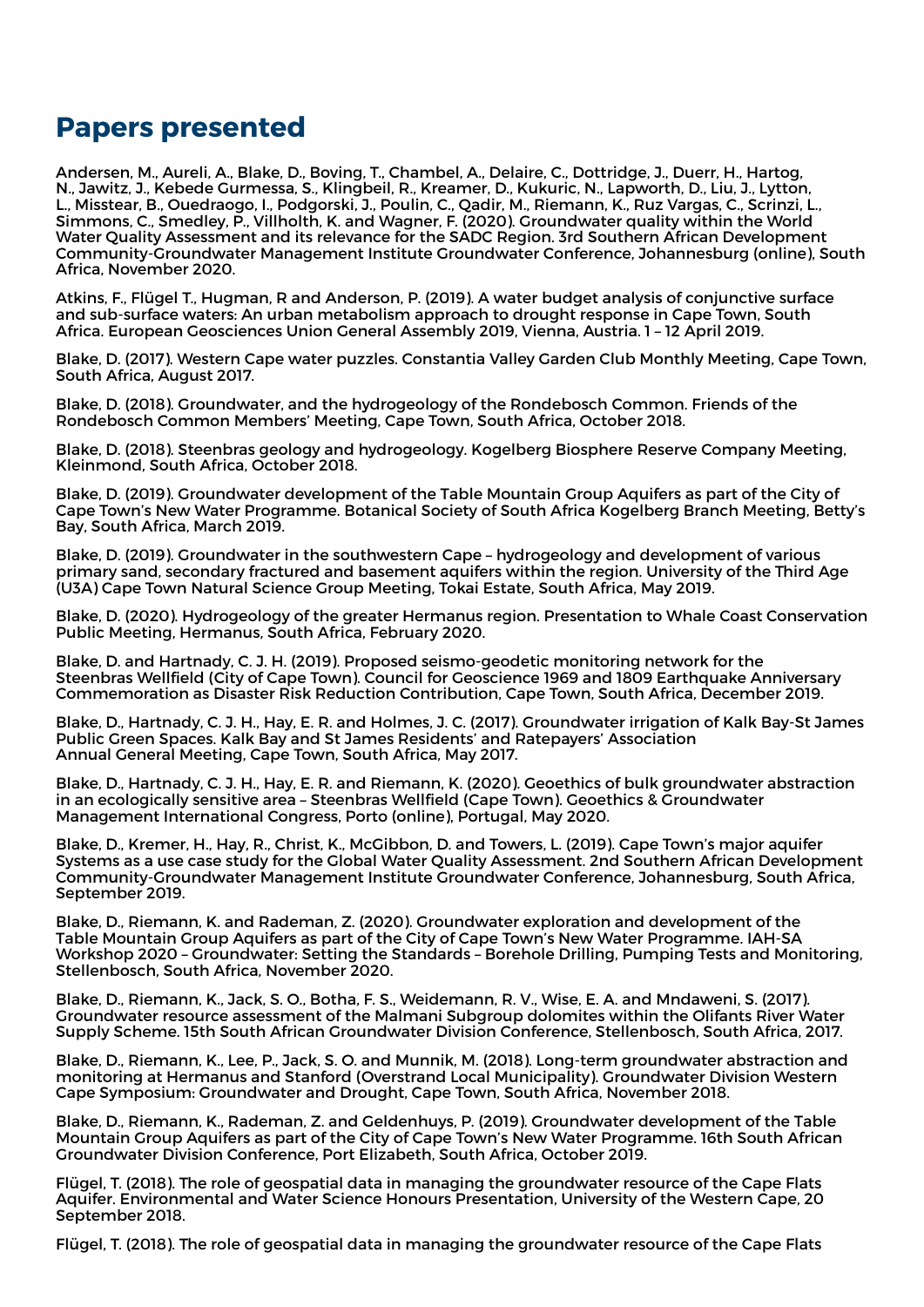#### **Papers presented...**

Aquifer. GISSA Western Cape Members event, 19 July 2018.

Flügel, T. and Kuhudzai, A. (2018). Novel Applications for Earth Observation Data: Using EO data to solve problems of environmental degradation threatening water and food security in a major coastal city. OpenIX 2018, Innovation Hub, Pretoria, 26 January 2018.

Flügel, T., Atkins, F. and Hugman R. (2019). Towards urban water resilience: A case study of drought response in Cape Town, South Africa. Royal Geographical Society Annual International Conference, London, United Kingdom. 2 – 30 August 2019,

Hartnady, C. J. H., Hartnady, M. I. H., Wise, E. A., Blake, D., McGibbon, D. C. and Hay, E. R. (2017). Lithotectonic mapping of the North Afar region from Sentinel-2A multispectral imagery and ALOS AW3D30 digital elevation data: Controls on Danakil-Nubia plate motion between the Erta'Ale ridge and the Gulf of Zula. European Geosciences Union General Assembly, Vienna, Austria, 2017.

Hartnady, C. J. H., Hay, E. R., Riemann, K., Blake, D. and Holmes, J. C. (2018). Table Mountain Group aquifers as a long-term resilience buffer against drought and climate change in the Western Cape, South Africa. Geocongress 2018, Johannesburg, South Africa, 2018.

Hartnady, C., Hartnady, M., Wise, E.A., Blake, D., McGibbon, D., and Hay E.R. (2017). Litho-tectonic mapping of the North Afar region from Sentinel-2A multispectral imagery and ALOS AW3D30 digital elevation data: Controls on Danakil-Nubia plate motion between the Erta'Ale ridge and the Gulf of Zula, European Geosciences Union, General Assembly, 23-28 April 2017, Vienna, Austria

Hartnady, C., Wise, E.A., Hartnady, M., Olianti, C., and Hay E.R (2017) Using Sentinel-2A multispectral imagery to explore for deep groundwater resources in the Ceres-Tankwa Karoo, Western Cape, South Africa: Significance for the 'water-energy(-food) nexus' in an arid region European Geosciences Union, General Assembly, 23-28 April 2017, Vienna, Austria

Hay, E. R., Hartnady, C. J. H., Hugman, R., Atkins, F., van Ryneveld, M., Wise, E., McGibbon, D. C., and Holmes, J. (2018). Cape Flats Aquifer: 3D geometry and revised hydrostratigraphy based on geomorphological process-domain understanding, new drilling and modelling results. Geocongress 2018, Johannesburg, South Africa, 2018.

Hay, R., Holmes, J., Atkins, F., Coetzee, A., Hugman, R., Flügel, T., Snyman, A. and de Jager, R (2018). Opportunity in crisis: An interdisciplinary, 'Learn By Doing' approach to resource management of the Cape Flats Aquifer. Institute of Municipal Engineering of Southern Africa Conference 2018, Port Elizabeth, South Africa. 31 October – 02 November 2018.

McGibbon, D. C., Blake, D., Riemann, K., Petschnig, P. and Towers, L. C. (2017). Hydrochemical analysis of groundwater within the Danakil Depression, northern Ethiopia. 15th South African Groundwater Division Conference, Stellenbosch, South Africa, 2017.

McGibbon, D. C., Hugman, R., Towers, L. C., Riemann, K., Hay, E. R. and Hartnady, C. J. H. (2020). Long-term planning during emergency response – a no-regrets approach and long-term vision for the development of the Cape Flats Aquifer (Cape Town). Geoethics & Groundwater Management International Congress, Porto (online), Portugal, May 2020.

McGibbon, D. C.; Hugman, R; Towers, L. T.; Hartnady, C. H. J.; Hay, E. R.; Riemann, K. (2019). Emergency response to drought – the City of Cape Town's groundwater abstraction and MAR scheme (South Africa). ISMAR 10 International Symposium on Managed Aquifer Recharge, Madrid, Spain, May 2019.

McGibbon, D., Hartnady, C. H. J., Blake, D., Riemann, K., Hay, E. R. and Towers, L. C. (2017). Hydrochemical analysis of groundwater in the Danakil Depression, Northern Ethiopia. 15th South African Groundwater Division Conference, Stellenbosch, South Africa, 2017.

McGibbon, D., Hugman, R., Riemann, K., Hartnady, C. H. J. and Hay, E. R. (2018). Cape Flats Aquifer: New insights from drilling, monitoring and modelling. Groundwater Division Western Cape Symposium: Groundwater and Drought, Cape Town, South Africa, November 2018.

McGibbon, D., Hugman, R., Towers, L. C., Hartnady, C. H. J., Hay, E. R. and Riemann, K. (2019). Emergency response to drought – the City of Cape Town's groundwater abstraction and MAR scheme (South Africa). 16th South African Groundwater Division Conference, Port Elizabeth, South Africa, October 2019.

McGibbon, D.C. and Towers, L. C. (2020). Groundwater and the City. UCT Future Water – Integrated Urban Water Management, Cape Town (online), South Africa, July 2020

McGibbon, D.C. and Towers, L. C. (2020). Groundwater exploration & development: Drilling Techniques and challenges in the Cape Flats and Atlantis Aquifers. IAH-SA Workshop 2020 – Groundwater: Setting the Standards – Borehole Drilling, Pumping Tests and Monitoring, Stellenbosch, South Africa, November 2020